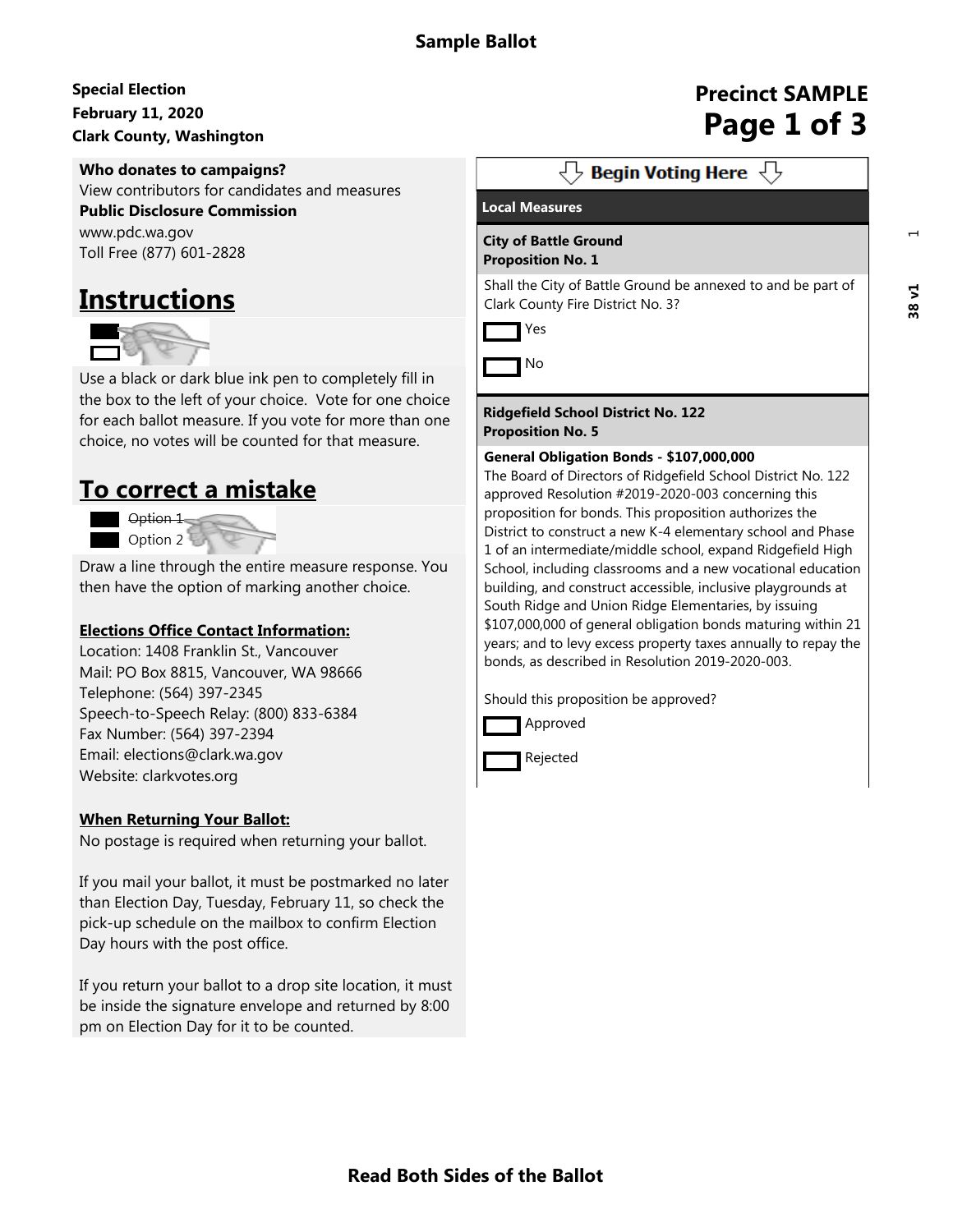# **February 11, 2020 Special Election Clark County, Washington**<br>Clark County, Washington

## **Vancouver School District No. 37 Proposition No. 5**

#### **Supplemental Levy for Maintenance and Operations**

The Board of Directors of Vancouver School District No. 37 passed Resolution No. 847 concerning this proposition to maintain current educational funding. This proposition authorizes the District to continue funding students' educational needs and school operations by levying the following excess taxes to supplement the existing levy on all taxable property within the District, for educational programs and daily operational expenses, including textbooks, classroom materials and staff:

| Collection<br>Year | Estimated<br>Rate/\$1,000 of<br><b>Assessed Value</b> | Levy<br>Amount |
|--------------------|-------------------------------------------------------|----------------|
| 2021               | \$.43                                                 | \$10,000,000   |
| 2022               | \$.41                                                 | \$10,415,000   |
| 2023               | \$ 40                                                 | \$10,875,000   |

Should this proposition be approved?

Yes

No

# **Precinct SAMPLE**

#### **Washougal School District No. 112-6 Proposition No. 8**

#### **Replacement of Expiring Educational Programs and Operations Levy**

The Board of Directors of Washougal School District No. 112-6 adopted Resolution No. 2019-20-03, concerning a proposition for a replacement levy for education. This proposition would authorize the District to levy the following excess taxes, in place of an expiring levy, on all taxable property within the District, to maintain current educational program funding levels and support the District's educational programs, student services and operations expenses not funded by the State of Washington:

| Collection<br>Year | <b>Estimated Levy</b><br>Rate/\$1,000<br><b>Assessed Value</b> | Levy<br>Amount |
|--------------------|----------------------------------------------------------------|----------------|
| 2021               | \$2.14                                                         | \$7,392,656    |
| 2022               | \$2.14                                                         | \$7,984,068    |
| 2023               | \$2.14                                                         | \$8,622,793    |

all as provided in Resolution No. 2019-20-03. Should this proposition be approved?



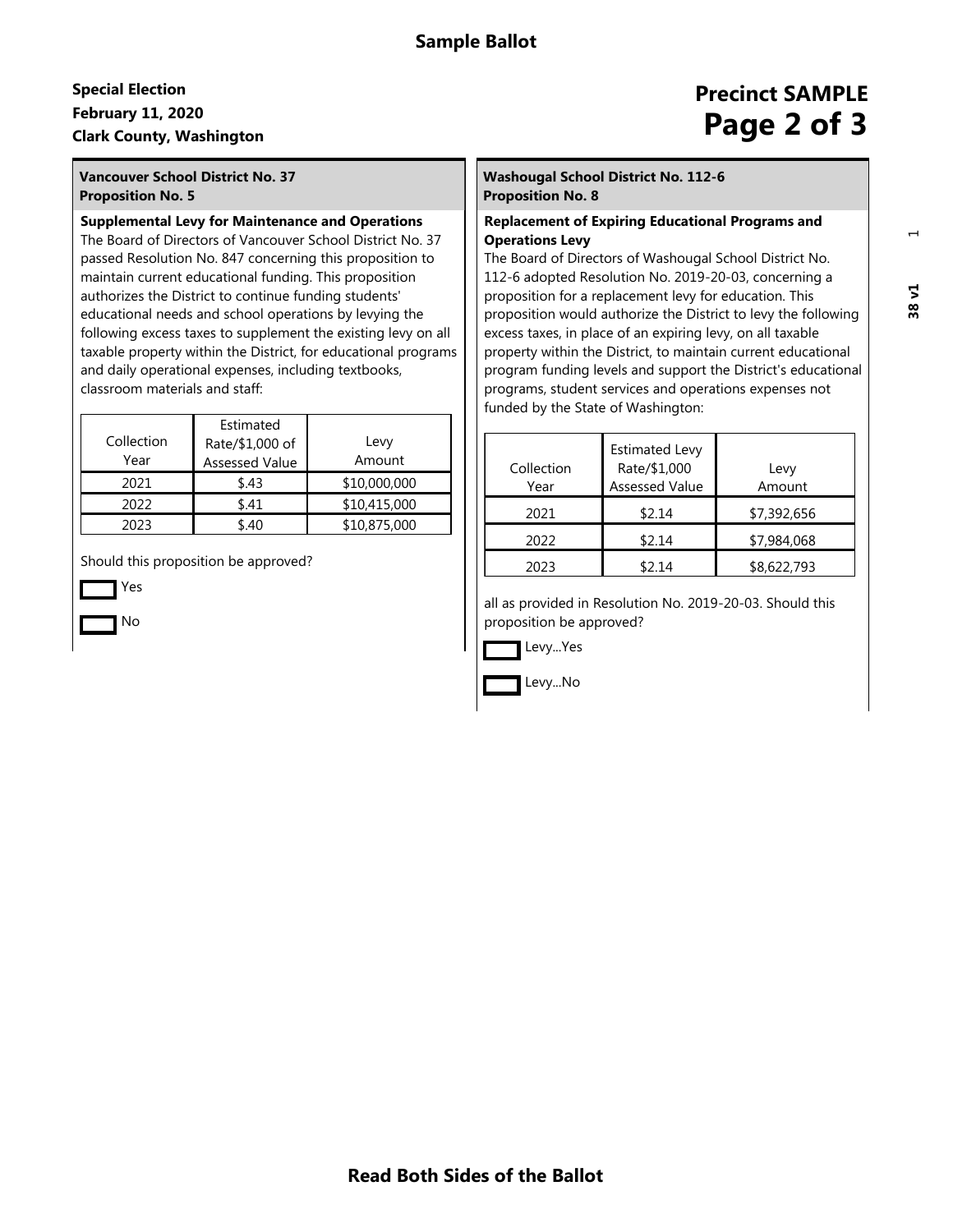# **February 11, 2020 Special Election Clark County, Washington**<br>Clark County, Washington

#### **Washougal School District No. 112-6 Proposition No. 9**

#### **Replacement of Expiring Capital Levy for Instructional Technology**

The Board of Directors of Washougal School District No. 112-6 adopted Resolution No. 2019-20-04, concerning a proposition for a replacement levy for instructional technology. This proposition would authorize the District to levy the following excess taxes, in place of an expiring levy, on all taxable property within the District to continue funding the acquisition and installation of new computers, software, and the technology equipment needed to improve, upgrade and support classroom activities and student learning:

| Collection<br>Year | <b>Estimated Levy</b><br>Rate/\$1,000<br><b>Assessed Value</b> | Levy<br>Amount |
|--------------------|----------------------------------------------------------------|----------------|
| 2021               | \$0.25                                                         | \$845,000      |
| 2022               | \$0.24                                                         | \$870,000      |
| 2023               | \$0.22                                                         | \$898,000      |

all as provided in Resolution No. 2019-20-04. Should this proposition be approved?

Levy...Yes

Levy...No

# **Precinct SAMPLE**

#### **Woodland School District No. 404 Proposition No. 1**

#### **Replacement School Support Levy for Educational Programs and Operations**

The Board of Directors of Woodland School District No. 404 adopted Resolution No. 19-09 concerning the replacement of an expiring school support levy. This proposition provides funding for educational programs and operations not funded by the State. If approved, Proposition 1 will authorize the District to levy the following excess taxes, on all taxable property within the District, all as provided in Resolution No. 19-09:

| Collection<br>Years | Approximate Levy<br>Rate/\$1,000<br><b>Assessed Value</b> | Levy<br>Amount |
|---------------------|-----------------------------------------------------------|----------------|
| 2021                | \$2.37                                                    | \$5,400,000    |
| 2022                | \$2.36                                                    | \$5,750,000    |
| 2023                | \$2.36                                                    | \$6,100,000    |

Should this proposition be approved?



No

#### **Clark County**

**Fire Protection District No. 3 Proposition No. 3**

Shall the City of Battle Ground be annexed to and be part of Clark County Fire District No. 3?



No

 **End of Ballot**